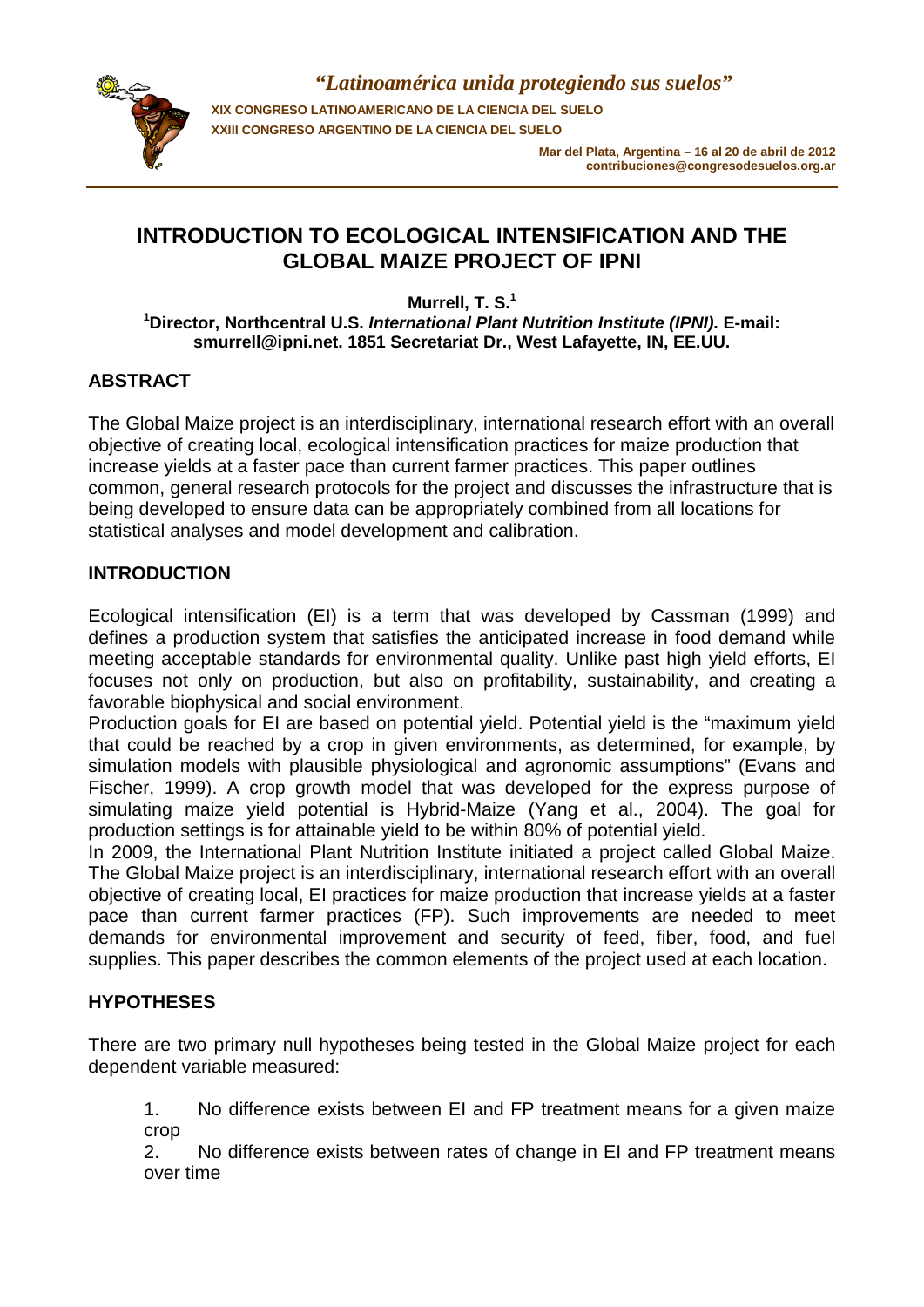## **MATERIALS AND METHODS**

There are three types of experiments considered by the Global Maize project: A-Sites, B-Sites, and C-Sites. Each one is described below.

A-Sites are locations with experiments that test the two hypotheses listed above. They compare two management system treatments: 1) FP and 2) EI. Both of these treatments are at the whole-plot level. In some locations, additional split-plot treatments are included that are comprised of nitrogen (N) rate and/or timing combinations that allow N response to be quantified.

B-Sites are locations investigating various components of the EI management system but are not directly comparing EI to FP. Practically, these are experiments that already exist at research stations that isolate certain factors to test their impacts on maize production. They are not funded by the Global Maize project, but their information is used to inform the decion-making process of creating the set of management practices used in EI. C-Sites are locations utilizing omission plots to quantify the relative importance of specific nutrients as they interact with non-limiting levels of other nutrients. The Global Maize project considers the following nutrient combinations in the basic omission plot design: current farmer fertilization practice (FFP); ample N, phosphorus (P) and potassium (K) (or 3 other nutrients known to be limiting at the particular location); ample PK (-N); ample NP (-K); ample NK (-P); and no NPK (nutrient check).

Maize measurements at A-Sites and C-Sites consist of grain yield. A-Sites include additional measurements based on protocols developed for a large on-farm research effort in Asia (Witt et al., 2006). Plant samples comprised of at least 6 whole plants cut at soil level are collected at the R6 growth stage (physiological maturity). Plants are separated into grain, cob, and stover and anayzed for dry matter and nutrient content. Total nutrient uptake of the above-ground dry matter is calculated from the sum of nutrient uptake in each of the three partitions. Grain yield is also measured at harvest from center rows of each experimental unit. Calculations of nutrient use efficiency are based on those enumerated by Snyder and Bruulsema (2007) and include partial factor productivity and partial nutrient balance at all locations. At locations where split plots have been incorporated into the design that contain various N rates including a check (0 N applied), additional efficiency calculations are agronomic efficiency and apparent crop recovery efficiency.

Soil measurements at A-Sites are taken following the protocols developed for GRACEnet, a large, spatially distributed experiment in the U.S. conducted by the Agronomic Research Service of the United States Department of Agriculture (USDA-ARS, 2011). Soil samples are taken at the following depth increments: 0-5, 5-10, and 10-20 cm. Each sample is analyzed for soil organic carbon (C), soil inorganic C, particulate organic matter C, soil bulk density, total N, extractable ammonium N, extractable nitrate-N, extractable phosphorus (P), extractable potassium (K), soil pH (water), electrical conductivity, and particle distribution.

Daily weather data for A-Sites are collected from either instruments onsite or at nearby research stations. Data collected are minimum and maximum temperature, precipitation, total solar radiation, wind speed, and relative humidity.

The Global Maize project currenty has A-Sites in the following countries: Argentina, Brazil, China, Colombia, India, Kenya, Mexico, and the United States. C-Sites exist in these same countries, except for Argentina, Brazil and the United States.

At each A-Site, potential yield, as modeled by Hybrid Maize, is being compared to the yield attained by the EI treatment. The difference is termed the "yield gap" and represents the additional quantity of yield that may reasonably be attained with further management improvements.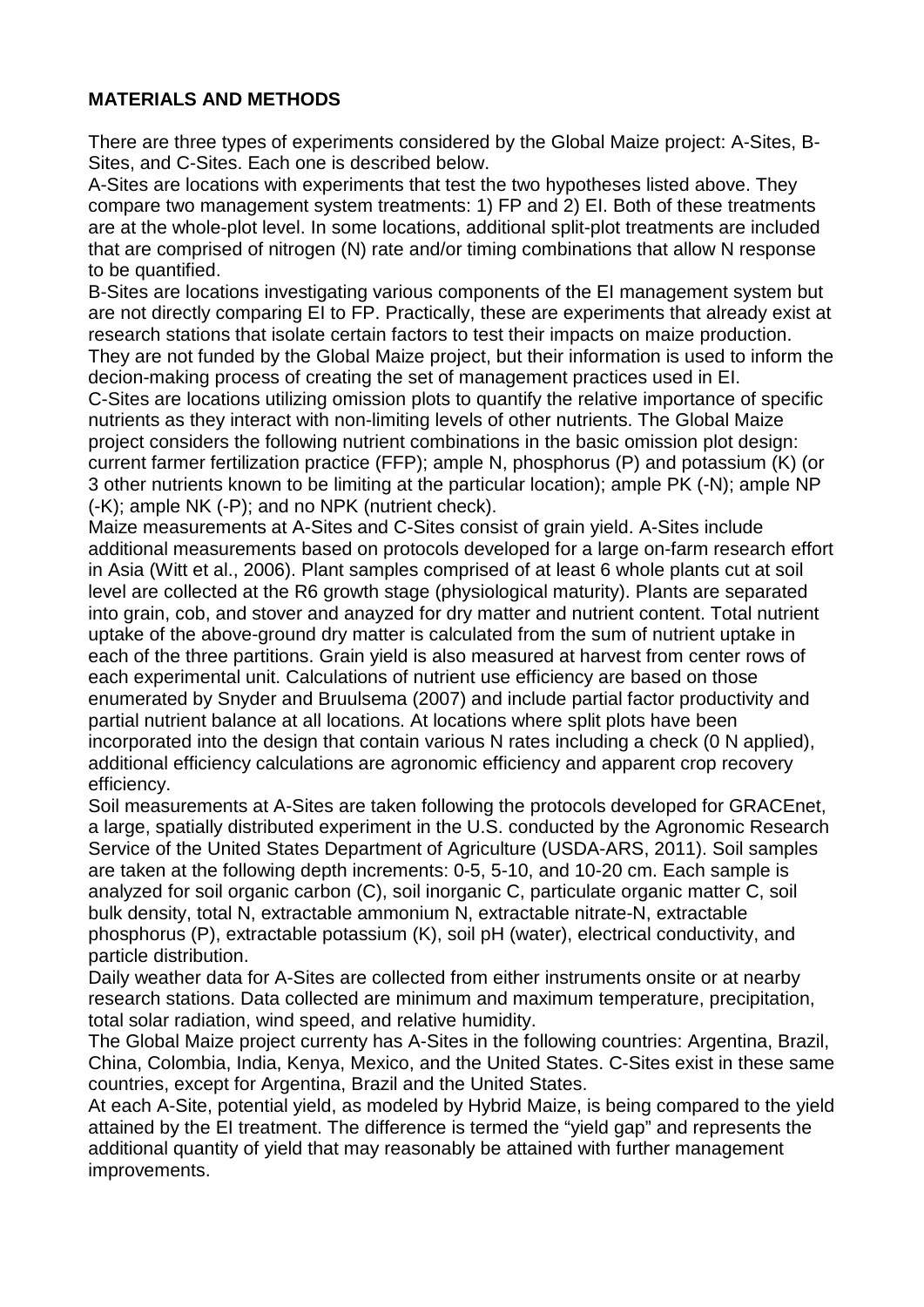## **DISCUSSION**

Results from individual locations in Latin America are provided in the presentations accompanying this introductory paper and will not be discussed here. Instead, this paper focuses on challenges encountered in running a project of this scope and the approaches IPNI is implementing to address them.

The project was initiated under the current staffing structure of IPNI. This structure consists of regional directors and deputy directors who cooperate with scientists in welldefined geographic regions that follow political boundaries. These personnel were and still are responsible for providing some administrative and technical oversight and for identifying scientists willing to participate in the project.

IPNI has not previously attempted to disseminate common research protocols or data standards across its regions. At the initiation of the project, a statistician was contracted who could provide technical guidance on experimental designs. At each center, IPNI staff and cooperating scientists had their own ideas for incorporating A-Site treatments into local experiments. Expertise in experimental designs was therefore needed to ensure that local variations did not compromise the possibility of a meaningful and appropriate conglomerate analysis across all locations. The statistician remains an integral part of the project as the focus of most immediate need shifts from experimental design to statistical analyses.

As the project has progressed, needs for greater technical expertise in specific areas of the project were identifed. This awareness led to the concept of "Technical Leads." Technical Leads are scientists and technically-trained personnel outside of IPNI who have recognized expertise in certain subject areas essential to the Global Maize project. Currently, Technical Leads exist or are being recruited in three major areas: 1) statistical analysis and modeling, 2) data sharing and standardization, and 3) data collection protocols (Figure 1).

The Global Analysis Group is primarily responsible for conducting appropriate statistical analyses and for running crop simulation models. Needed expertise in statistical analysis has already been discussed. Expertise in modeling is needed to further calibrate Hybrid Maize to the specific conditions encountered at each research location as well as to ensure that the model is being run appropriately. For this reason, a key member of the model's development team was asked to participate in the project.

The Global Data Group is tasked with data reporting and archiving. This group is still being formed and IPNI is currently bringing together parties with similar needs and interests. Data standards have been used within other research groups and in some cases have been made publicly available (ICASA, 2012). Data standards are needed not only to ensure consistent reporting of data and metadata from the Global Maize project but also to ensure reuse of the data by other interested parties outside of the project. The intent is to make all data publicly available eventually so that others can use them in their investigations. A key part of this effort is data archiving – storing and recording data in such a way that it is accessible and useful in the long-term, as technologies, terminologies, and methodologies change.

The Global Measurements Group has the primary function of ensuing that data collection follows project protocols. If local revisions to the protocol are needed, the Technical Leads in this group can evaluate how or if such revisions affect the data collected and if they can be appropriately merged with data from other locations. Procedural details of each measurement are the focus of this group.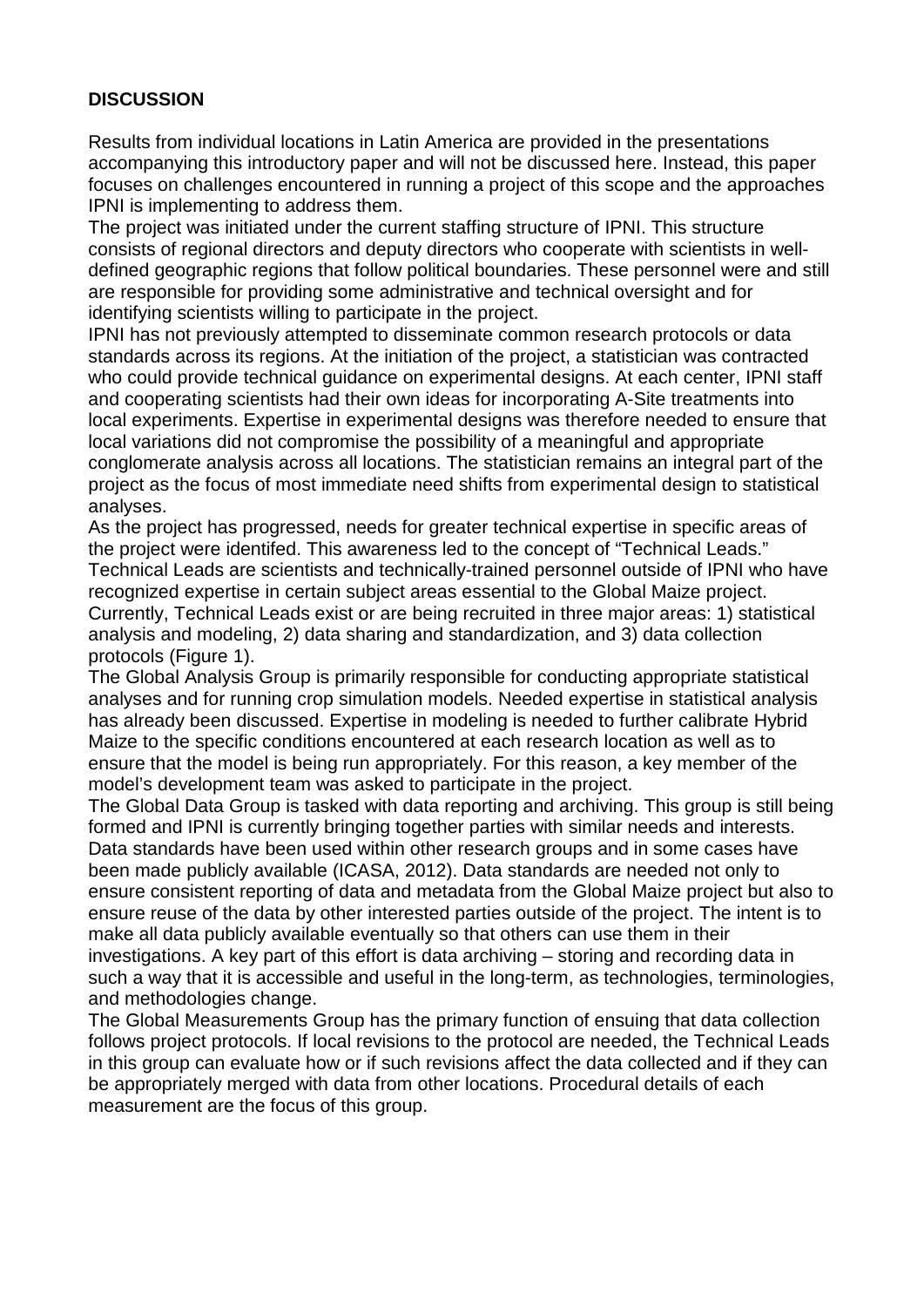

**Figure 1. Structure of the technical leads within the IPNI Global Maize project (TBA designates positions that are currently being considered for addition)**

Figure 2 shows the overall goal of the combined efforts of these three groups working with IPNI staff and local scientists at each location. Data of appropriate quality are collected and recorded at each center using common protocols. These data are then housed both locally and centrally for access. Data collected in a central location will be curated, using methods developed by the library sciences to ensure data are accessible, understandable, and useable for a long time into the future. These archived data can then be used by others wanting to conduct modeling and statistical research (upscaling), both within as well as external to the Global Maize project. Findings from such analyses can then be used to develop approaches that improve maize management locally. As can be seen from this discussion, the Global Maize project is in the midst of substantial infrastructure development, as are the institutions with which IPNI is partering.